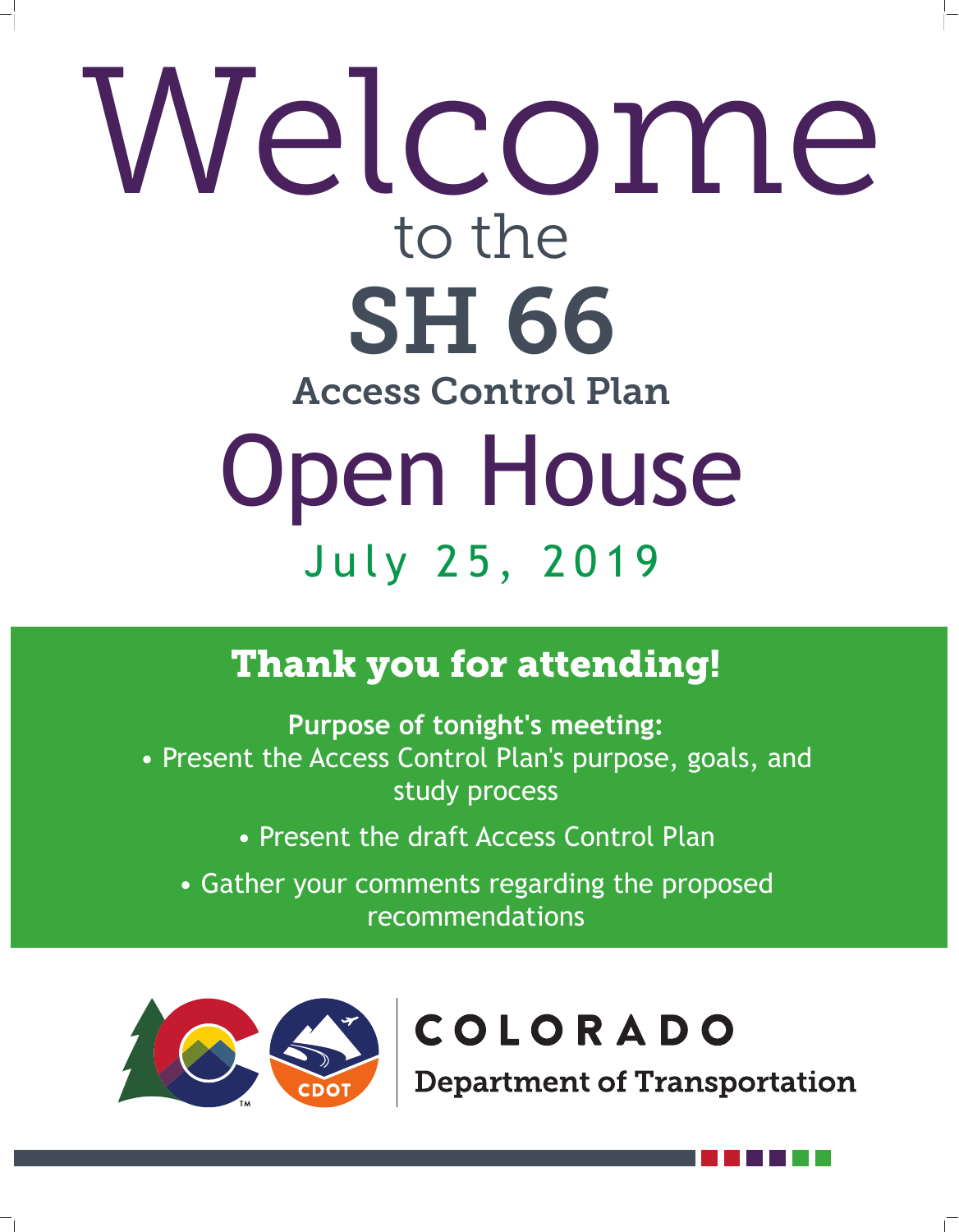

SS SH 66 Access Control Plan



# What Is an Access Control Plan?

■ Any intersection or driveway along a roadway is called an access point

- At access points there is a potential for conflicts between all modes of transportation (vehicle, pedestrian, and bicycle) compromising the overall safety for travelers
- Vehicles turning into and out of access points can cause other vehicles to slow

down, resulting in delay, congestion, or crashes

#### An Access Control Plan:

**There are no planned projects or identified funding that would change existing access**

- Determines what access points will be allowed
- Establishes where accesses will be located
- Determines what kind of traffic movements will be allowed at each access
- Identifies alternative access routes and circulation as necessary
- Ensures each abutting property has access directly to SH 66 or to local roadways
- Is a long-range vision for the corridor
- Will **not** determine the future number of lanes or design features of SH 66

Implementation of the SH 66 Access Control Plan will occur in phases or

incrementally over time based on:

- **Safety needs**
- **The development and redevelopment process**
- Available funding
- **Traffic needs**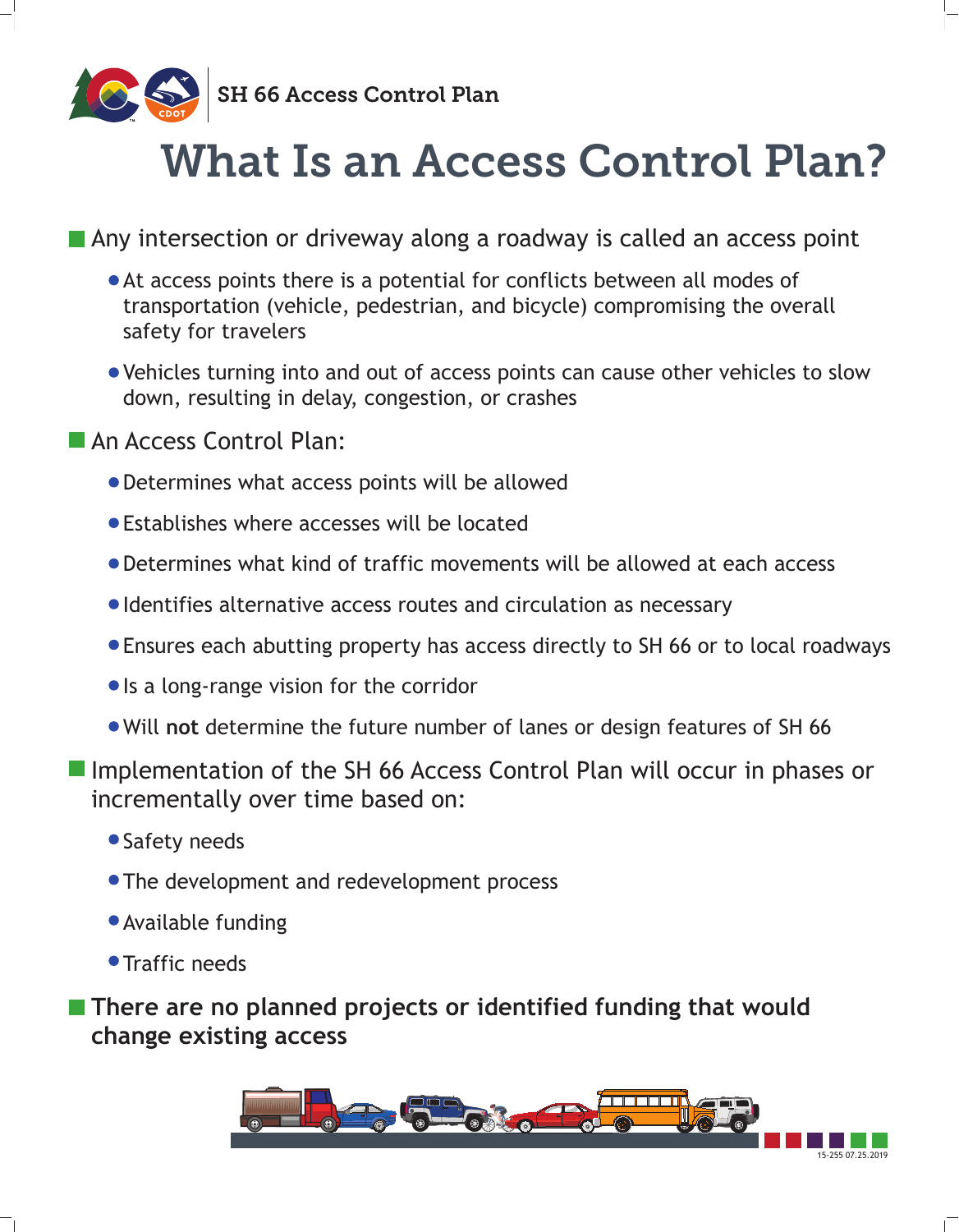

### $SO$  SS SH 66 Access Control Plan





- $\blacksquare$  Identify improvements to the local transportation network that promote safety for all modes of transportation
- **Blend the corridor vision from the PEL with the requirements of the** CDOT State Highway Access Code

**Example 3 Assist future development and redevelopment along SH 66 by** identifying the locations and type of access

 $\blacksquare$  To provide efficient movement for all modes of transportation along SH 66

■ SH 66 has 373 existing access points (driveways and intersections) within the study area limits from Lyons (McConnell Dr) to WCR 19, which is an average of nearly 19 accesses per mile

**T** Controlling the number of access points on SH 66:

## What are the goals of this Access Control Plan?

- Reduces conflict points where a crash may occur on the highway. This is applicable not only for vehicles, but also for pedestrians and bicycles having to cross multiple driveways on the corridor
- Creates fewer locations for vehicles to brake or turn onto or off the highway resulting in more efficient travel for through traffic
- Makes the corridor more visually appealing to drivers and visitors by reducing the number of driveways

## Why does SH 66 need an Access Control Plan?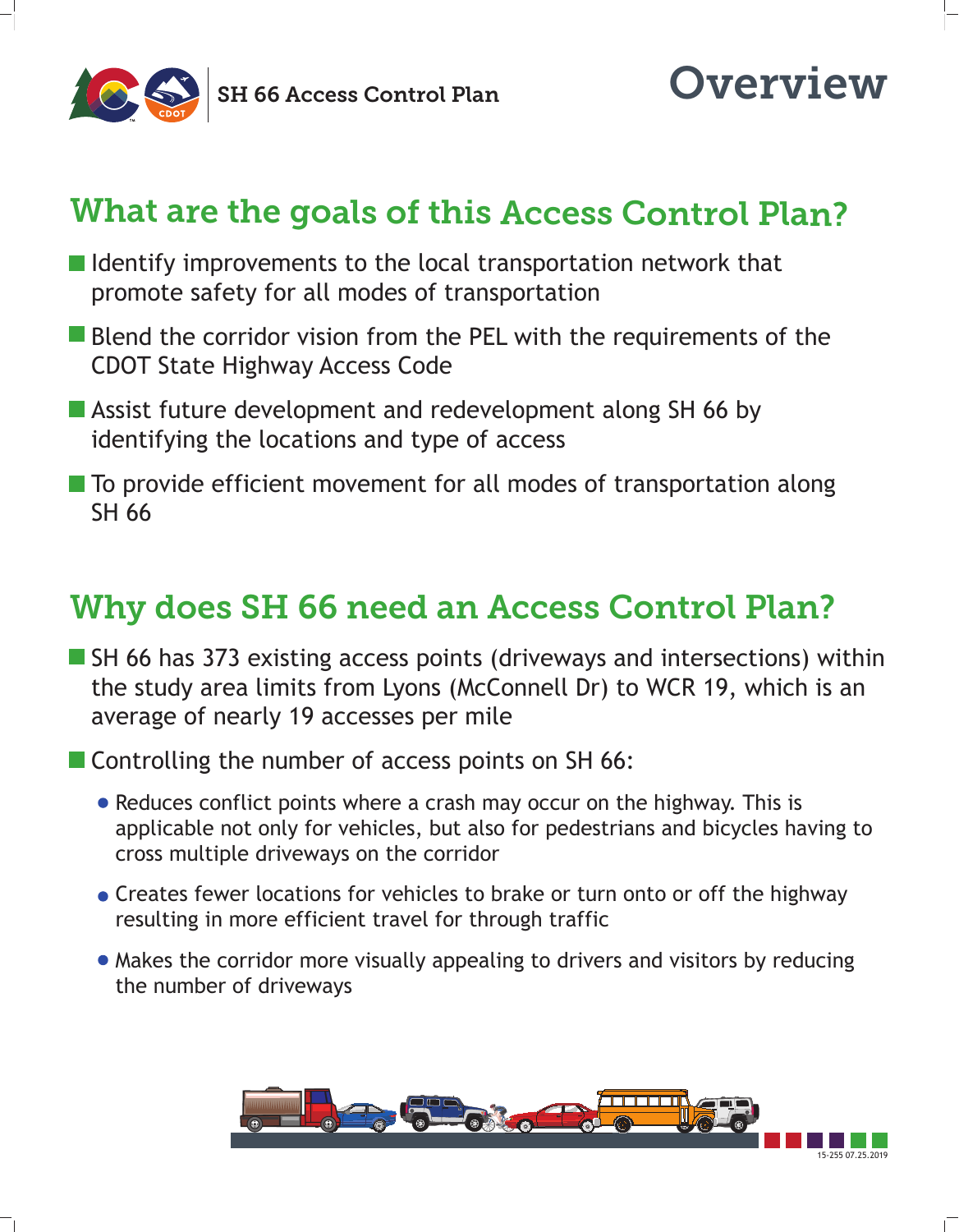15-255 07.25.2019

# Existing Conditions



|                    | <b>Number of Accesses</b> |                      |          |                                |                      |                | Segment | Access   |  |
|--------------------|---------------------------|----------------------|----------|--------------------------------|----------------------|----------------|---------|----------|--|
|                    | Public                    |                      |          |                                | <b>Private</b>       |                | Length  | Density  |  |
| Segment            | <b>FM</b>                 | <b>PM</b>            | Other    | FM                             | <b>PM</b>            | <b>Total</b>   | (miles) | (#/mile) |  |
| r to 87th St       | 33                        | $\bf{0}$             |          | 112                            | 12                   | 160            | 5.8     | 28       |  |
| y Line Road        | 23                        |                      |          | 51                             | 5                    | 83             | 4.8     | 17       |  |
| County Rd 7        | 11                        | $\blacktriangledown$ | <b>A</b> | 34<br>$\overline{\phantom{a}}$ | $\blacktriangledown$ | $\blacksquare$ | 2.8     | 17       |  |
| <b>Dunty Rd 11</b> | 14                        |                      |          |                                |                      |                | 1.8     | 12       |  |
| ounty Rd 19        | 23                        |                      |          | 38                             |                      | 61             | 3.9     | 15       |  |
| <b>Totals</b>      | 104                       |                      |          | 242                            | 20                   | 373            | 19.2    | 18       |  |

## Existing Access Summary

#### SH 66 Roadway

- McConnell Dr
- 87th St to County
- County Line Road to Weld C
- Weld County Rd 7 to Weld Co
- Weld County Rd 11 to Weld Co



NOTE: Public accesses are named roads or right of ways maintained by CDOT, County, or Town/City Private accesses include business and residential driveways. FM = full movement PM = partial movement Other = railroad crossing

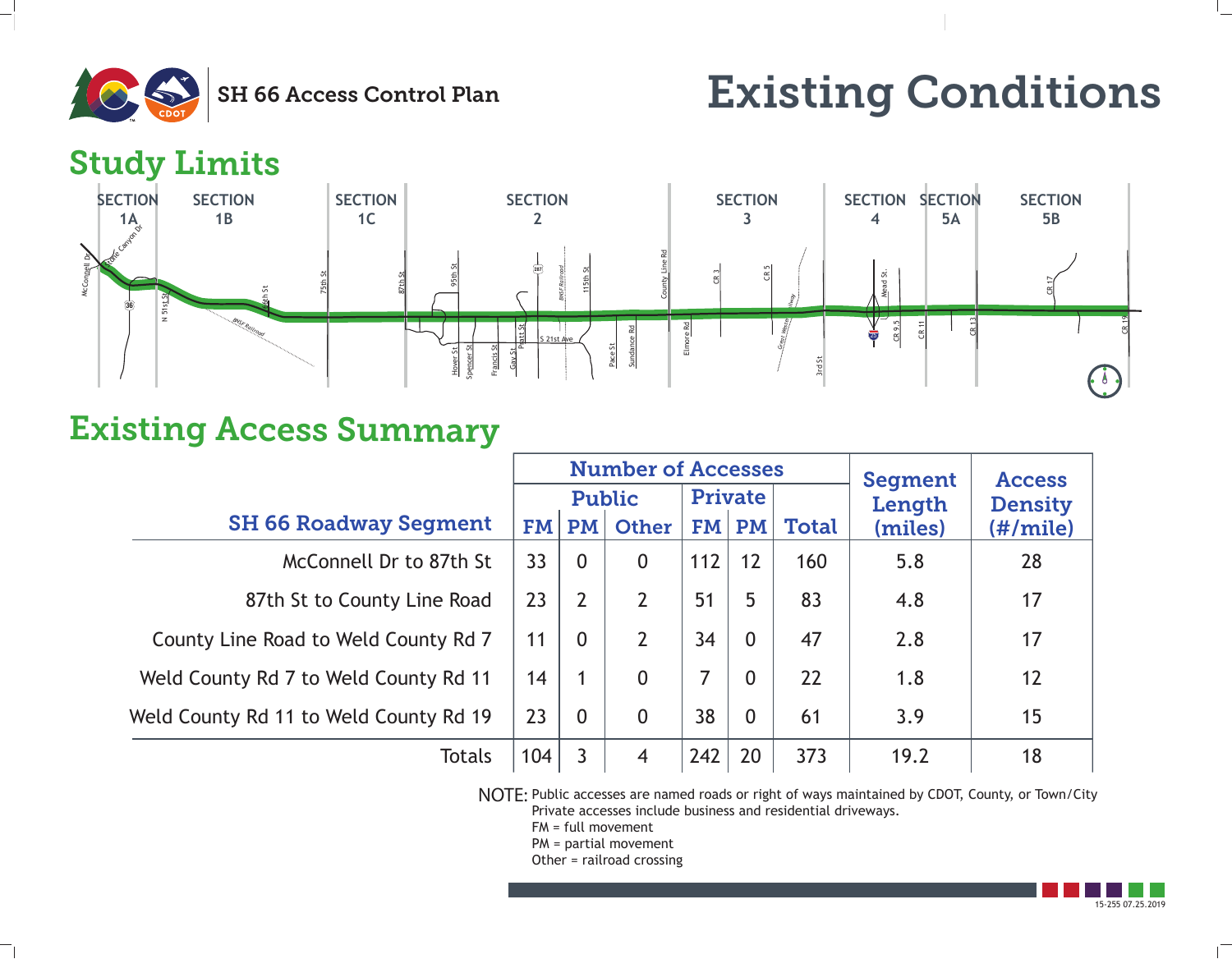

SS SH 66 Access Control Plan



## Current & Future Traffic Volumes

■ Greater number of crashes involving vehicles, pedestrians, or bicyclists

- Increased traffic congestion, resulting in higher levels of pollution and more delays
- A loss of visual appeal along the roadway, which may result in a loss of visitor stops and economic impacts for business owners

## Without an access control plan visitors, residents, property owners, and businesses along the SH 66 corridor could experience:

| <b>SH 66 Roadway Segment</b>           | <b>Existing</b><br><b>Average Daily</b><br><b>Traffic</b><br><b>Volumes</b> | 2040 Projected<br><b>Average Daily</b><br>Traffic<br><b>Volumes</b> | Increase |
|----------------------------------------|-----------------------------------------------------------------------------|---------------------------------------------------------------------|----------|
| McConnell Dr to 87th St                | 14,000                                                                      | 16,000                                                              | 14%      |
| 87th St to County Line Road            | 27,000                                                                      | 38,950                                                              | 44%      |
| County Line Road to Weld County Rd 7   | 23,350                                                                      | 30,000                                                              | 28%      |
| Weld County Rd 7 to Weld County Rd 11  | 23,600                                                                      | 33,200                                                              | 41%      |
| Weld County Rd 11 to Weld County Rd 19 | 11,900                                                                      | 15,000                                                              | 26%      |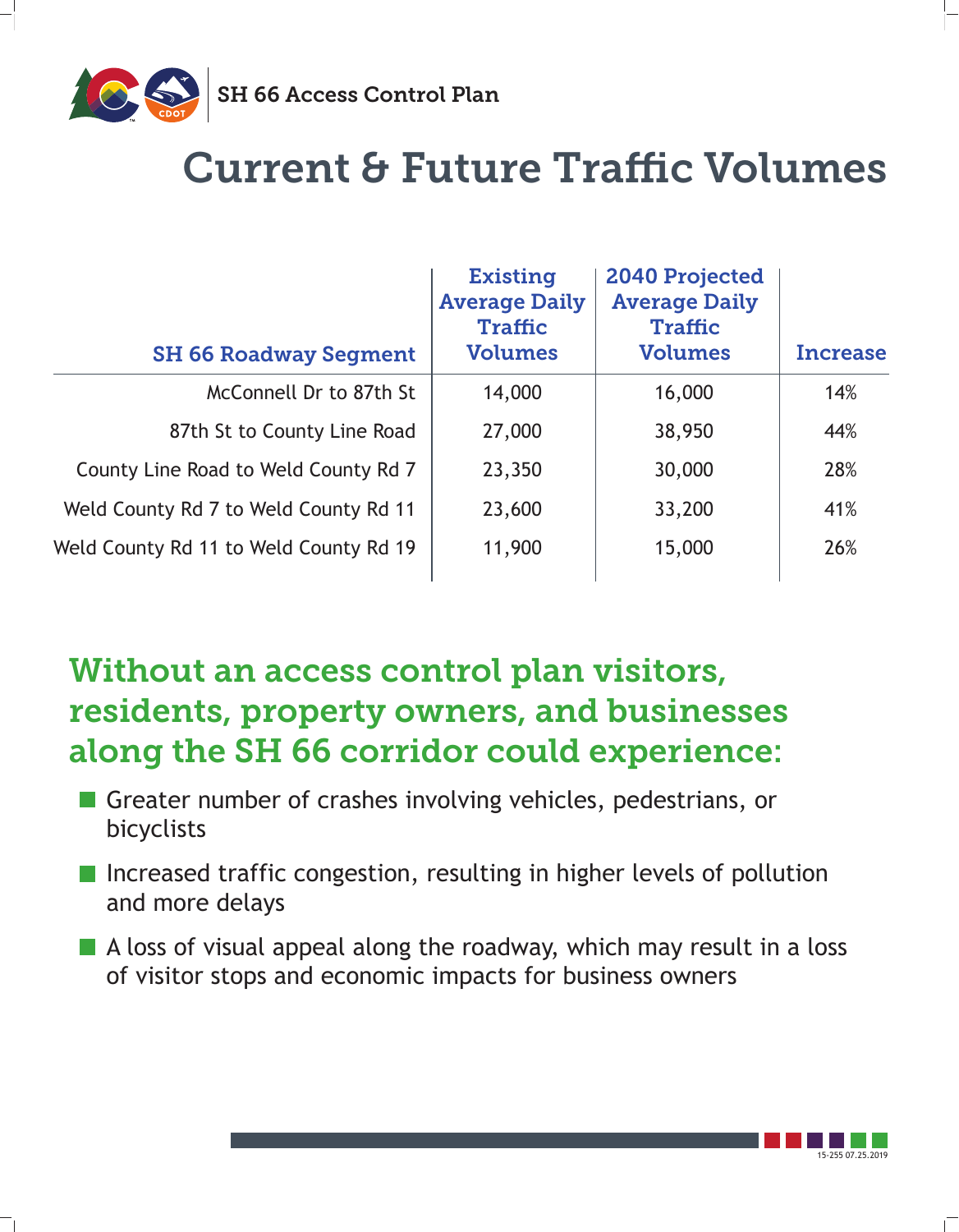

#### Access Relocation

- **Executes Access to local properties through** secondary roads
- Reduce the number of access locations where vehicles may enter or exit the highway
- Reduce the number of conflict points

#### Access Realignment

**Align opposite approaches** 

#### Access Consolidation



#### Parallel Access Route

Access Conversion with Median Treatment



**Before After** 

**Before THE REFERENCE After** 

Restrict some or all turning movements

## Methods of Access Control

**E** Create a more traditional intersection design

- Consolidate adjacent access points into one location
- $\blacksquare$  The number of conflict points are reduced

**Provide access to properties via a new** access road (such as a frontage road)

 $\blacksquare$  Reduces the number of access points along the highway

Reduce the number of conflicts **I** between left turning vehicles and through vehicles on the highway









#### SH 66 Access Control Plan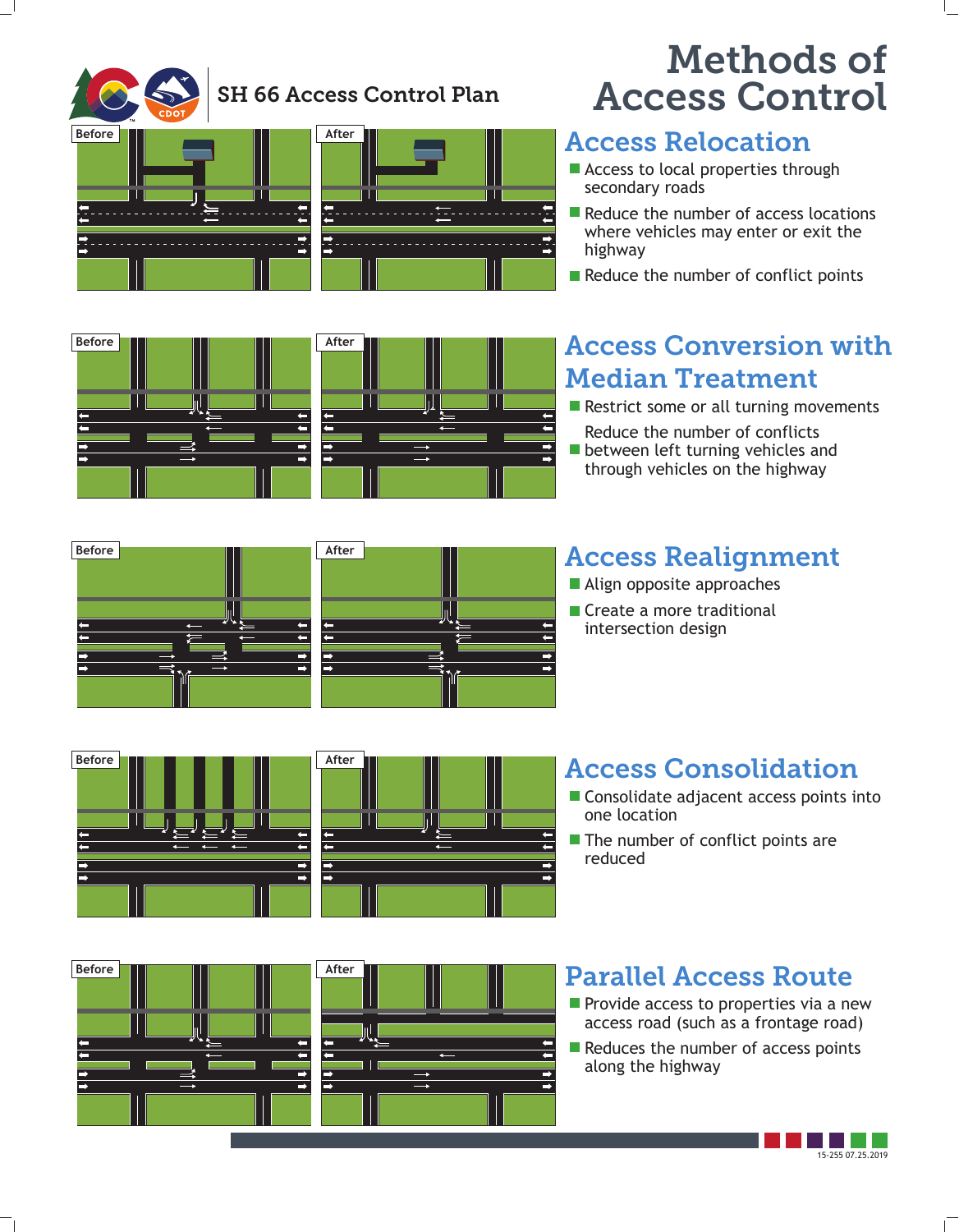

#### SH 66 Access Control Plan

#### Right-in, Right-out 3/4 Movement

**Only right turns are allowed** 



#### Full Movement/Roundabout

### Grade-Separated

Types of

Accesses

 $\blacksquare$  Traffic median prevents left turns and straight movements - these movements must be completed at another intersection



**Right-in, right-out, and left-in are allowed** 

**Therefore multimer is not in Theorem Traffic median prevents left-out and straight** movements - these movements must be completed at another intersection



**Exall movements in all directions** are allowed

**May include the need for a** traffic signal





- All movements in all directions are allowed
- Some movements will occur at-grade and may require a traffic signal
- May require the need to close nearby access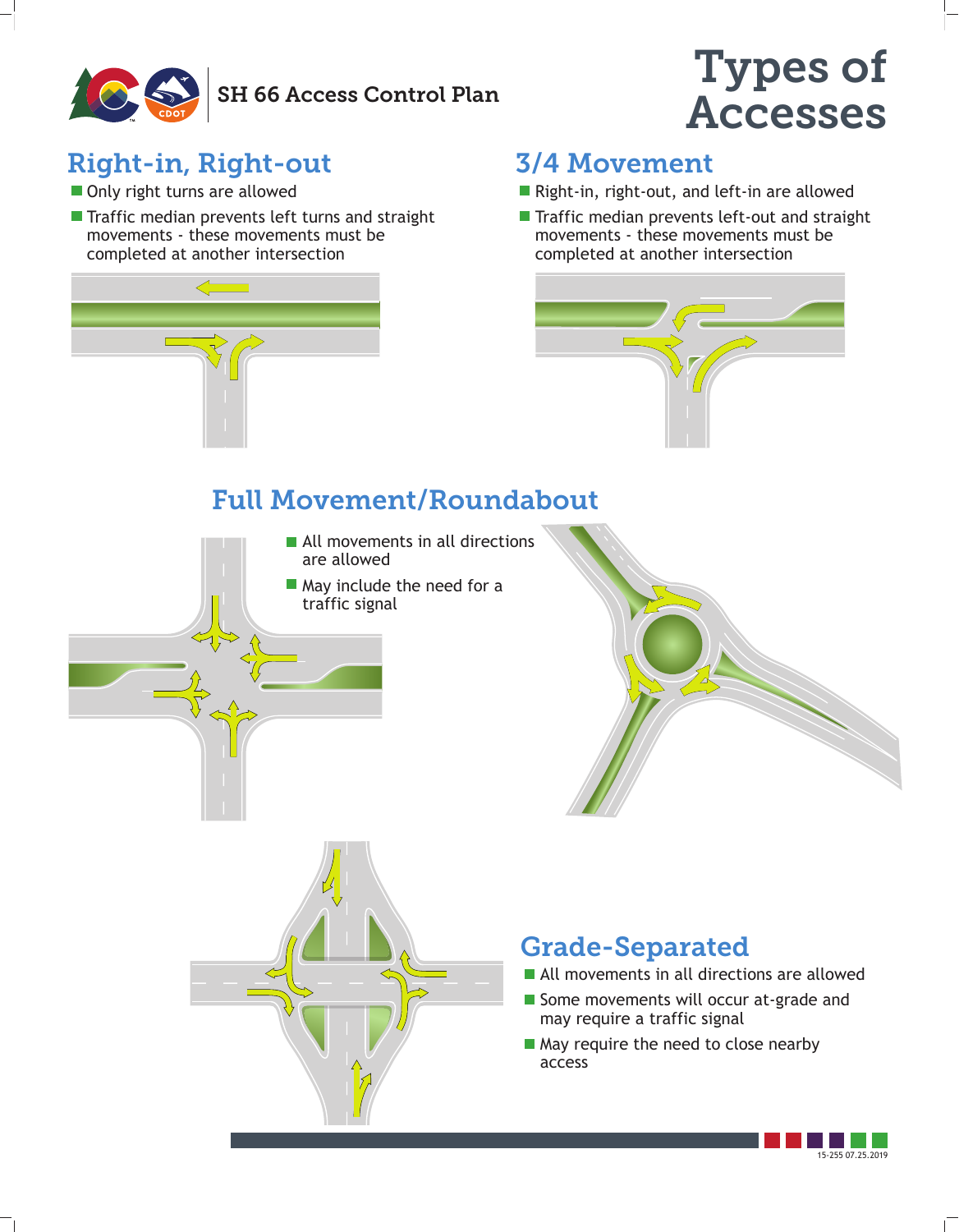

 $163$  SH 66 Access Control Plan



## Access Control Plan Process



Report outcomes to the Colorado Transportation Commission and get approval from the CDOT State Access Manager so the plan becomes law

Continuing coordination between Town of Lyons, City of Longmont, Town of Mead, Town of Firestone, Boulder County, Weld County, and CDOT to ensure proper implementation of the plan in the future

Develop Draft ACP based on PEL recommendations, input from local agencies, and CDOT

Revise Access Control Plan based on input from local agencies, the public, and final PEL recommendations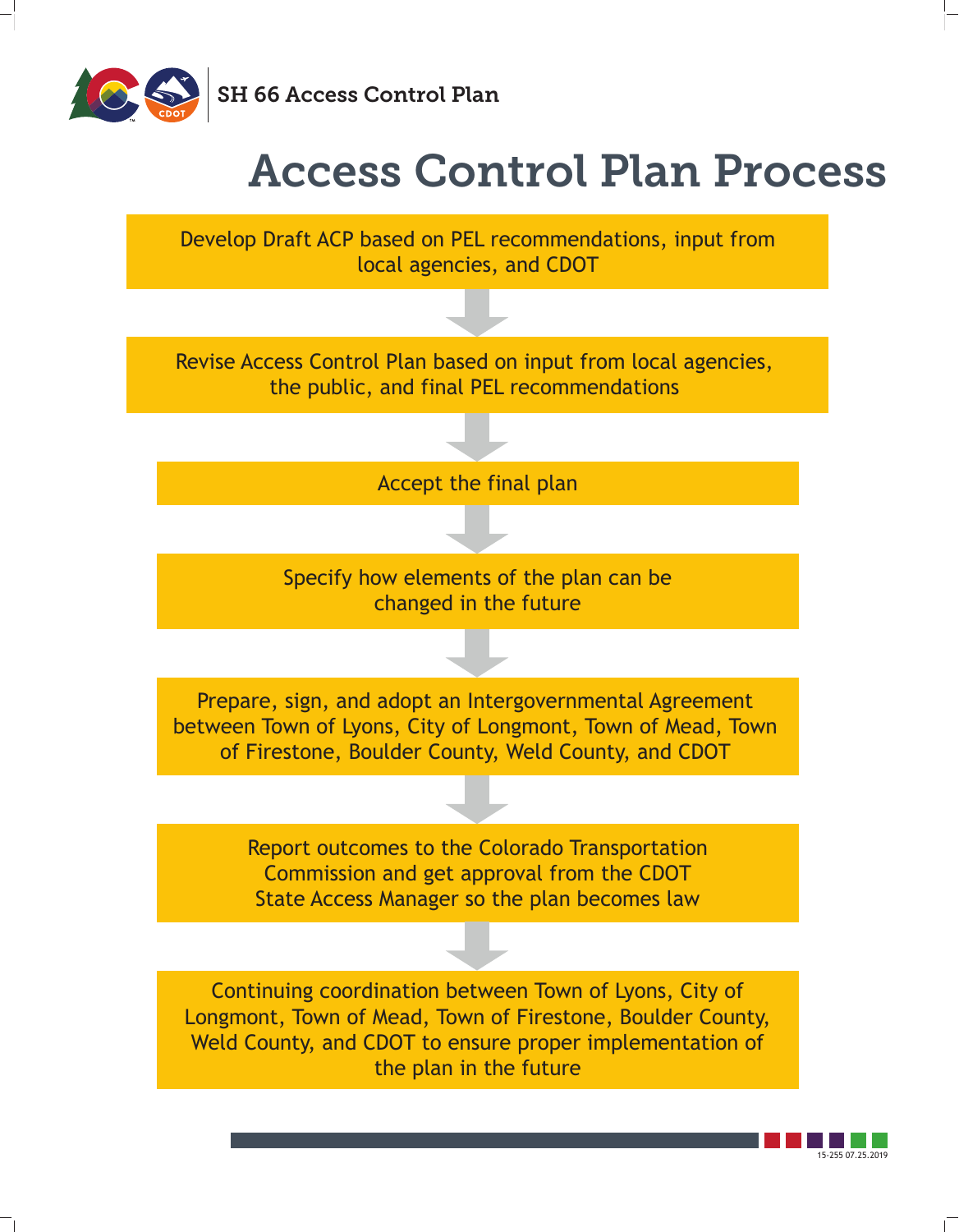

SS SH 66 Access Control Plan





The following is a summary of the potential improvements and benefits when the Access Control Plan is implemented:

Greater spacing of accesses reduces congestion caused by vehicles turning onto and off of SH 66

## What are the Expected Benefits of the SH 66 Access Control Plan?

**Restricting the types of access allowed results in fewer conflict points** between modes of transportation

■ The potential of high-speed rear-end, broadside, and sideswipe accidents between vehicles is reduced

**Future locations where pedestrian and bicyclists can cross the** highway at a traffic signal are identified

**Opportunities to build sidewalks/paths are included** 

#### Improve Traffic Flow

#### Reduce Traffic Conflicts

#### Improve Safety for All Modes of Transportation

#### Provide Adequate Access to Adjacent Land Uses

**Notally properties have access to SH 66 or local roads** 

**EXEC Better use of the secondary street system or shared access locations** 

The recommended Access Control Plan meets the established goals for the project by improving traffic flow, reducing the number of conflicts, improving safety for all modes of transportation, and providing access to the adjacent land uses.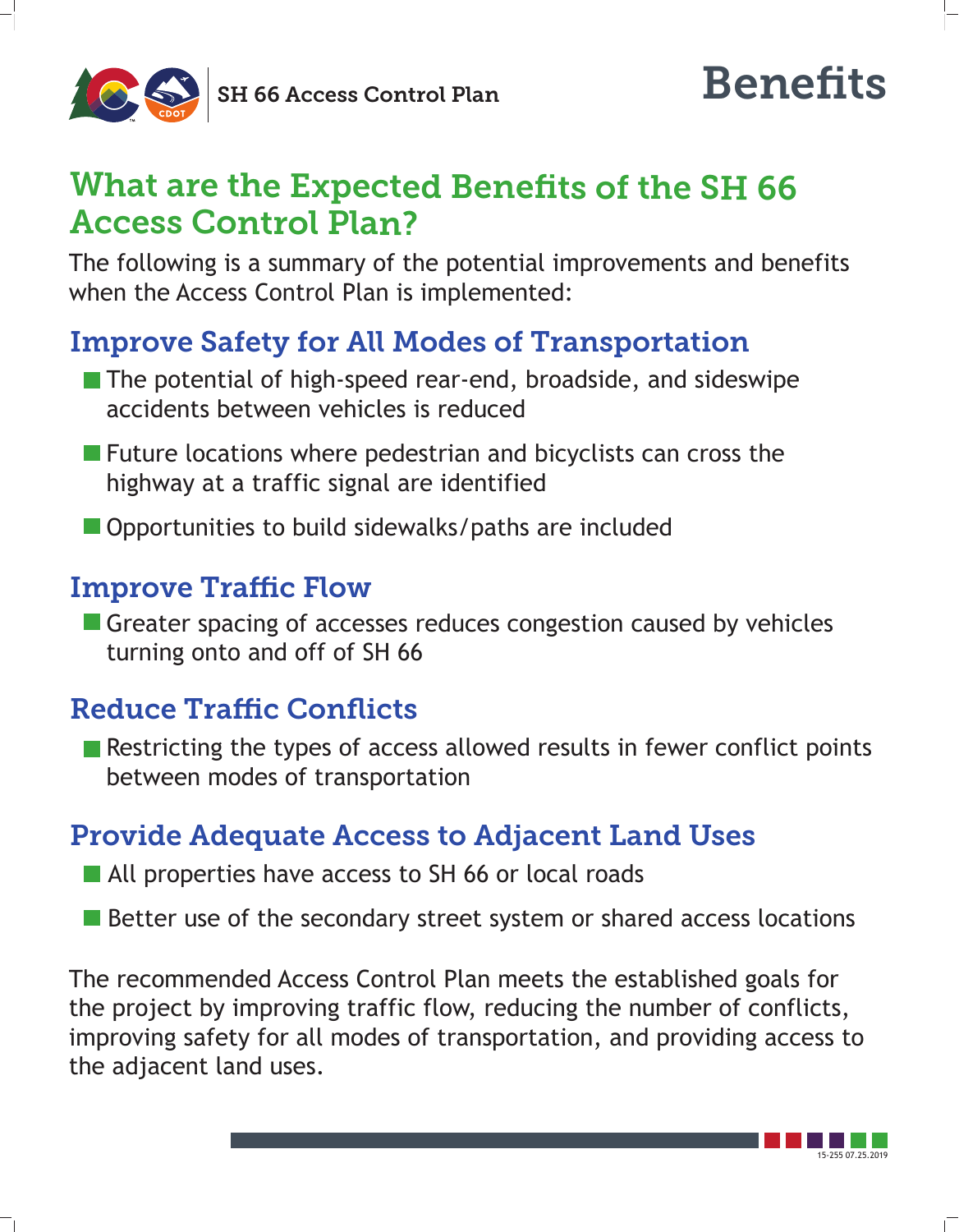

# Proposed Access Summary

|                 |              | Number of Accesses with<br><b>ACP Implemented</b>                      |    |  |                |    |     | Segment           | Access                                 |
|-----------------|--------------|------------------------------------------------------------------------|----|--|----------------|----|-----|-------------------|----------------------------------------|
|                 | <b>Total</b> | Public<br><b>egment   Existing   FM   PM   Other   FM   PM   Total</b> |    |  | <b>Private</b> |    |     | Length<br>(miles) | <b>Density</b><br>$(\# / \text{mile})$ |
| <b>387th St</b> | 160          | 9                                                                      |    |  |                | 19 | 36  | 5.8               | 6                                      |
| ine Road        | 83           | 9                                                                      | 13 |  |                |    | 29  | 4.8               | 6                                      |
| nty Rd 7        |              | 6                                                                      |    |  |                |    |     |                   |                                        |
| ty Rd 11        | 22           |                                                                        |    |  |                |    |     |                   |                                        |
| ty Rd 19        |              | 12                                                                     |    |  |                |    |     |                   |                                        |
| Totals          | 373          | 43                                                                     | 29 |  | 8              |    | 119 |                   |                                        |

NOTE: Public accesses are named roads or right of ways maintained by CDOT, County, or Town/City Private accesses include business and residential driveways. FM = full movement PM = partial movement Other = railroad crossing





#### SH 66 Roadway Se

McConnell Dr to 87th St to County Li County Line Road to Weld Cour Weld County Rd 7 to Weld Count Weld County Rd 11 to Weld Count